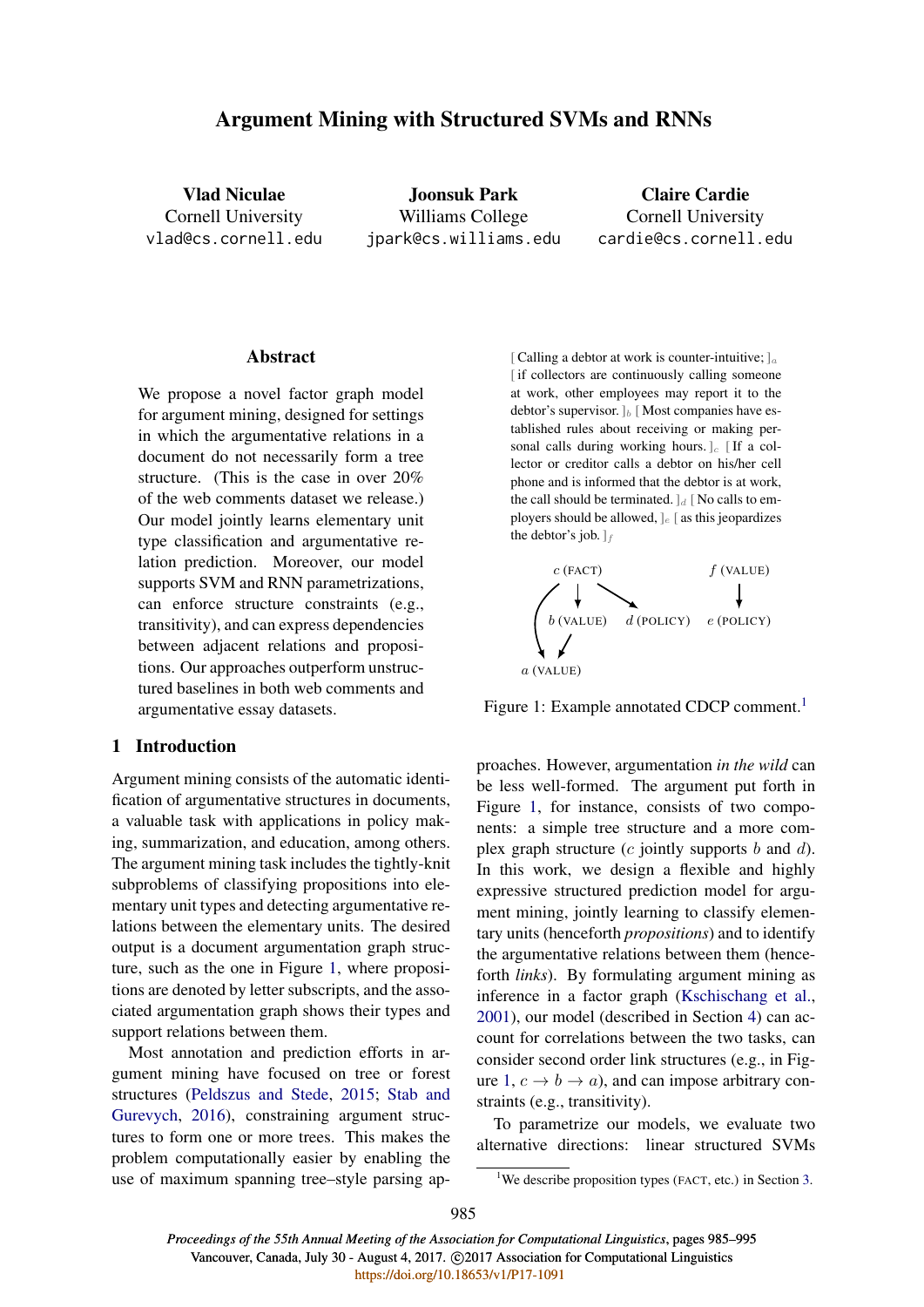(Tsochantaridis et al., 2005), and recurrent neural networks with structured loss, extending (Kiperwasser and Goldberg, 2016). Interestingly, RNNs perform poorly when trained with classification losses, but become competitive with the featureengineered structured SVMs when trained within our proposed structured learning model.

We evaluate our approach on two argument mining datasets. Firstly, on our new *Cornell* eRulemaking Corpus – CDCP,<sup>2</sup> consisting of argument annotations on comments from an eRulemaking discussion forum, where links don't always form trees (Figure 1 shows an abridged example comment, and Section 3 describes the dataset in more detail). Secondly, on the UKP argumentative essays v2 (henceforth UKP), where argument graphs are annotated strictly as multiple trees (Stab and Gurevych, 2016). In both cases, the results presented in Section 5 confirm that our models outperform unstructured baselines. On UKP, we improve link prediction over the best reported result in (Stab and Gurevych, 2016), which is based on integer linear programming postprocessing. For insight into the strengths and weaknesses of the proposed models, as well as into the differences between SVM and RNN parameterizations, we perform an error analysis in Section 5.1. To support argument mining research, we also release our Python implementation, Marseille.<sup>3</sup>

## 2 Related work

Our factor graph formulation draws from ideas previously used independently in parsing and argument mining. In particular, maximum spanning tree (MST) methods for arc-factored dependency parsing have been successfully used by McDonald et al. (2005) and applied to argument mining with mixed results by Peldszus and Stede (2015). As they are not designed for the task, MST parsers cannot directly handle proposition classification or model the correlation between proposition and link prediction—a limitation our model addresses. Using RNN features in an MST parser with a structured loss was proposed by Kiperwasser and Goldberg (2016); their model can be seen as a particular case of our factor graph approach, limited to link prediction with a tree structure constraint. Our models support multi-task learning for proposition classification, parameter-

izing adjacent links with higher-order structures (e.g.,  $c \rightarrow b \rightarrow a$ ) and enforcing arbitrary constraints on the link structure, not limited to trees. Such higher-order structures and logic constraints have been successfully used for dependency and semantic parsing by Martins et al. (2013) and Martins and Almeida (2014); to our knowledge we are the first to apply them to argument mining, as well as the first to parametrize them with neural networks. Stab and Gurevych (2016) used an integer linear program to combine the output of independent proposition and link classifiers using a hand-crafted scoring formula, an approach similar to our baseline. Our factor graph method can combine the two tasks in a more principled way, as it fully learns the correlation between the two tasks without relying on hand-crafted scoring, and therefore can readily be applied to other argumentation datasets. Furthermore, our model can enforce the tree structure constraint, required on the UKP dataset, using MST cycle constraints used by Stab and Gurevych (2016), thanks to the  $AD<sup>3</sup>$  inference algorithm (Martins et al., 2015).

Sequence tagging has been applied to the related structured tasks of proposition identification and classification (Stab and Gurevych, 2016; Habernal and Gurevych, 2016; Park et al., 2015b); integrating such models is an important next step. Meanwhile, a new direction in argument mining explores *pointer networks* (Potash et al., 2016); a promising method, currently lacking support for tree structures and domain-specific constraints.

## 3 Data

We release a new argument mining dataset consisting of user comments about rule proposals regarding Consumer Debt Collection Practices (CDCP) by the Consumer Financial Protection Bureau collected from an eRulemaking website, http:// regulationroom.org.

Argumentation structures found in web discussion forums, such as the eRulemaking one we use, can be more free-form than the ones encountered in controlled, elicited writing such as (Peldszus and Stede, 2015). For this reason, we adopt the model proposed by Park et al. (2015a), which does not constrain links to form tree structures, but unrestricted directed graphs. Indeed, over 20% of the comments in our dataset exhibit local structures that would not be allowable in a tree. Possible link types are *reason* and *evidence*, and propo-

<sup>&</sup>lt;sup>2</sup>Dataset available at http://joonsuk.org.

<sup>3</sup>Available at https://github.com/vene/marseille.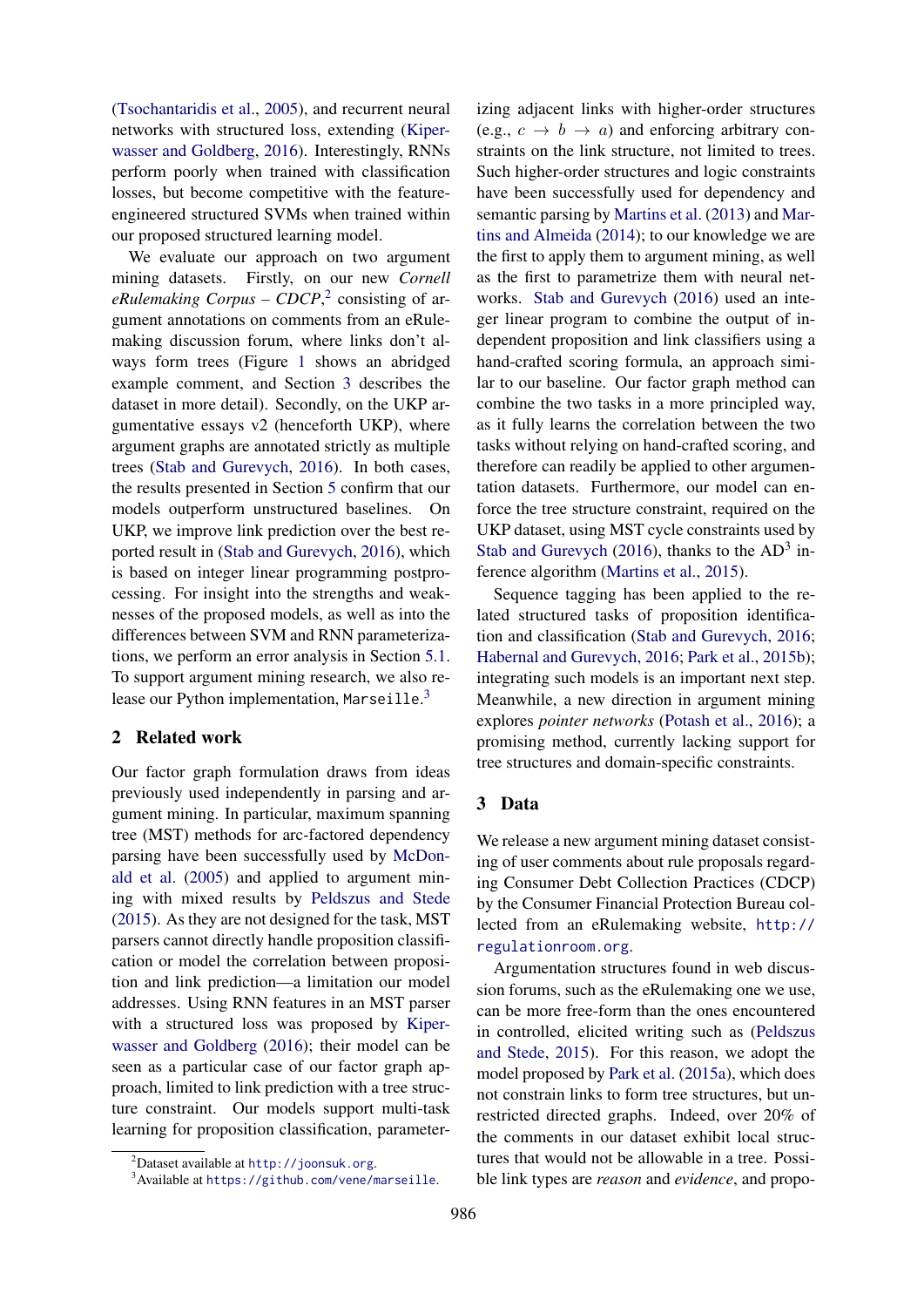sition types are split into five fine-grained categories: POLICY and VALUE contain subjective judgements/interpretations, where only the former specifies a specific course of action to be taken. On the other hand, TESTIMONY and FACT do not contain subjective expressions, the former being about personal experience, or "anecdotal." Lastly, REFER-ENCE covers URLs and citations, which are used to point to objective evidence in an online setting.

In comparison, the UKP dataset (Stab and Gurevych, 2016) only makes the syntactic distinction between CLAIM, MAJOR CLAIM, and PREMISE types, but it also includes *attack* links. The permissible link structure is stricter in UKP, with links constrained in annotation to form one or more disjoint directed trees within each paragraph. Also, since web arguments are not necessarily fully developed, our dataset has many argumentative propositions that are not in any argumentation relations. In fact, it isn't unusual for comments to have no argumentative links at all: 28% of CDCP comments have no links, unlike UKP, where all essays have complete argument structures. Such comments with no links make the problem harder, emphasizing the importance of capturing the *lack* of argumentative support, not only its presence.

#### 3.1 Annotation results

Each user comment was annotated by two annotators, who independently annotated the boundaries and types of propositions, as well as the links among them.<sup>4</sup> To produce the final corpus, a third annotator manually resolved the conflicts, $5$  and two automatic preprocessing steps were applied: we take the link transitive closure, and we remove a small number of nested propositions.<sup>6</sup> The resulting dataset contains 731 comments, consisting of about 3800 sentences ( $\approx$ 4700 propositions) and 88k words. Out of the 43k possible pairs of propositions, links are present between only 1300 (roughly 3%). In comparison, UKP has fewer documents (402), but they are longer, with a total of 7100 sentences (6100 propositions) and 147k

words. Since UKP links only occur within the same paragraph and propositions not connected to the argument are removed in a preprocessing step, link prediction is less imbalanced in UKP, with 3800 pairs of propositions being linked out of a total of 22k (17%). We reserve a test set of 150 documents (973 propositions, 272 links) from CDCP, and use the provided 80-document test split from UKP (1266 propositions, 809 links).

## 4 Structured learning for argument mining

#### 4.1 Preliminaries

Binary and multi-class classification have been applied with some success to proposition and link prediction separately, but we seek a way to jointly learn the argument mining problem at the *document* level, to better model contextual dependencies and constraints. We therefore turn to *structured learning*, a framework that provides the desired level of expressivity.

In general, learning from a dataset of documents  $x_i \in \mathcal{X}$  and their associated labels  $y_i \in \mathcal{Y}$  involves seeking model parameters  $w$  that can "pick out" the best label under a scoring function  $f$ :

$$
\hat{y} := \arg \max_{y \in \mathcal{Y}} f(x, y; \boldsymbol{w}). \tag{1}
$$

Unlike classification or regression, where  $\mathfrak X$  is usually a feature space  $\mathbb{R}^d$  and  $\mathcal{Y} \subseteq \mathbb{R}$  (e.g., we predict an integer class index or a probability), in structured learning, more complex inputs and outputs are allowed. This makes the arg max in Equation 1 impossible to evaluate by enumeration, so it is desirable to find models that decompose over smaller units and dependencies between them; for instance, as *factor graphs*. In this section, we give a factor graph description of our proposed structured model for argument mining.

#### 4.2 Model description

An input document is a string of words with proposition offsets delimited. We denote the propositions in a document by  $\{a, b, c, ...\}$  and the possible directed link between a and b as  $a \rightarrow b$ . The argument structure we seek to predict consists of the type of each proposition  $y_a \in \mathcal{P}$  and a binary label for each link  $y_{a\to b} \in \mathcal{R} = \{\text{on}, \text{off}\}\$ .<sup>7</sup>

<sup>&</sup>lt;sup>4</sup>The annotators used the GATE annotation tool (Cunningham et al., 2011).

<sup>&</sup>lt;sup>5</sup>Inter-annotator agreement is measured with Krippendorf's  $\alpha$  (Krippendorff, 1980) with respect to elementary unit type ( $\alpha$ =64.8%) and links ( $\alpha$ =44.1%). A separate paper describing the dataset is under preparation.

<sup>&</sup>lt;sup>6</sup>When two propositions overlap, we keep the one that results in losing the fewest links. For generality, we release the dataset without this preprocessing, and include code to reproduce it; we believe that handling nested argumentative units is an important direction for further research.

<sup>&</sup>lt;sup>7</sup>For simplicity and comparability, we follow Stab and Gurevych (2016) in using binary link labels even if links could be of different types. This can be addressed in our model by incorporating "labeled link" factors.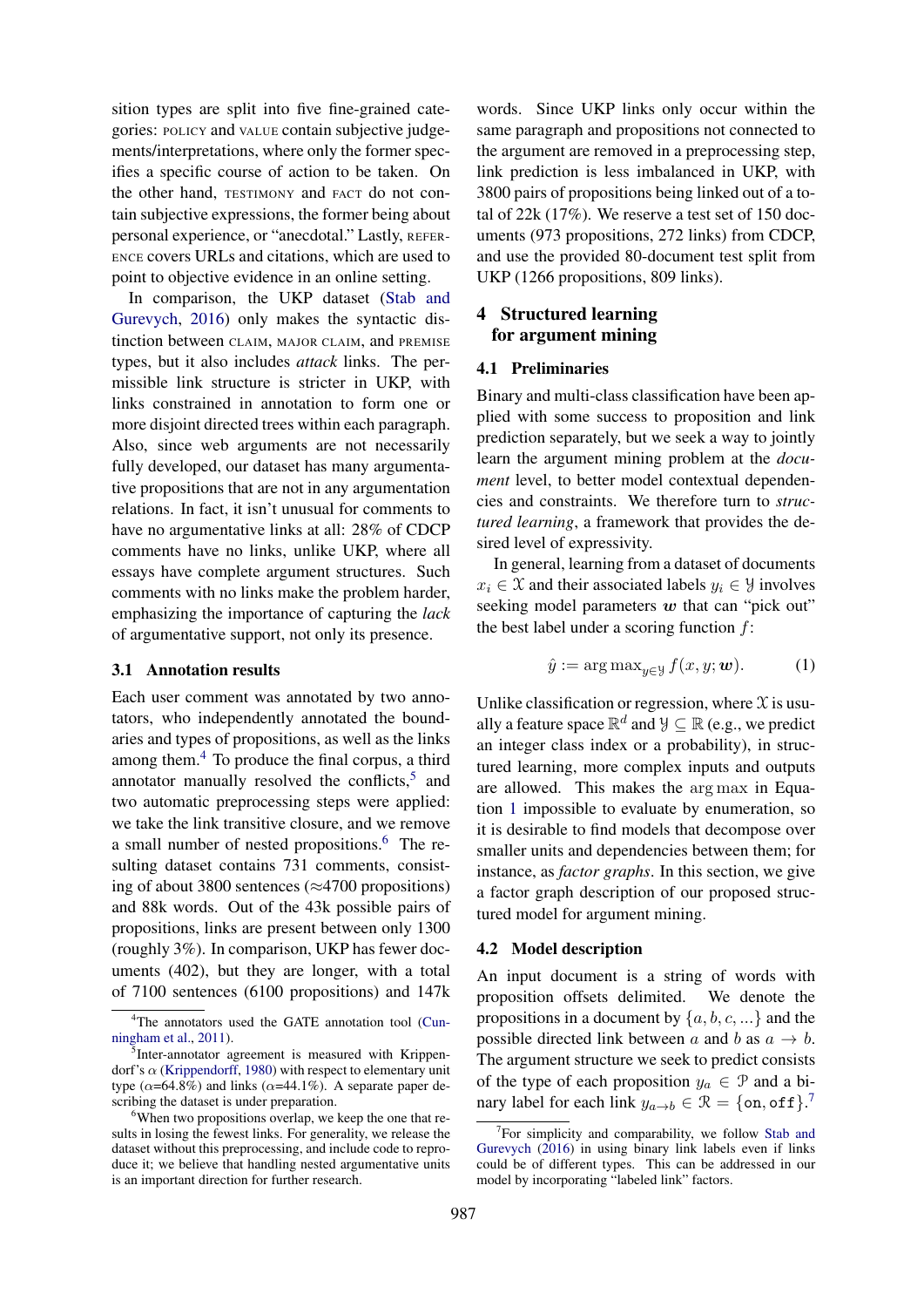

Figure 2: Factor graphs for a document with three propositions  $(a, b, c)$  and the six possible edges between them, and some of the factors used, illustrating differences and similarities between our models for the two datasets. Unary factors are light gray; compatibility factors are black. Factors not part of the basic model have curved edges: higher-order factors are orange and on the right; link structure factors are hollow, as that they don't have any parameters. Strict constraint factors are omitted for simplicity.

The possible proposition types P differ for the two datasets; such differences are documented in Table 1. As we describe the variables and factors constituting a document's factor graph, we shall refer to Figure 2 for illustration.

**Unary potentials.** Each proposition  $a$  and each link  $a \rightarrow b$  has a corresponding random variable in the factor graph (the circles in Figure 2). To encode the model's belief in each possible value for these variables, we parametrize the *unary factors* (gray boxes in Figure 2) with unary potentials:  $\phi(a) \in \mathbb{R}^{|\mathcal{P}|}$  is a score of  $y_a$  for each possible proposition type. Similarly, link unary potentials  $\phi(a \to b) \in \mathbb{R}^{|\mathcal{R}|}$  are scores for  $y_{a \to b}$  being on/off. Without any other factors, this would amount to independent classifiers for each task.

Compatibility factors. For every possible link  $a \rightarrow b$ , the variables  $(a, b, a \rightarrow b)$  are bound by a dense factor scoring their joint assignment (the black boxes in Figure 2). Such a factor could automatically learn to encourage links from compatible types (e.g., from TESTIMONY to POLICY) or discourage links between less compatible ones (e.g., from FACT to TESTIMONY). In the simplest form, this factor would be parametrized as a tensor  $\mathfrak{T} \in \mathbb{R}^{|\mathcal{P}| \times |\mathcal{P}| \times |\mathcal{R}|}$ , with  $t_{ijk}$  retaining the score of a source proposition of type i to be  $(k = \text{on})$ or not to be  $(k = \text{off})$  in a link with a proposition of type  $j$ . For more flexibility, we parametrize this factor with compatibility features depending

only on simple structure:  $t_{ijk}$  becomes a vector, and the score of configuration  $(i, j, k)$  is given by  $v_{ab}^{\dagger}t_{ijk}$  where  $v_{ab}$  consists of three binary features:

- bias: a constant value of 1, allowing  $\mathcal T$  to learn a base score for a label configuration  $(i, j, k)$ , as in the simple form above,
- adjacency: when there are no other propositions between the source and the target,
- order: when the source precedes the target.

Second order factors. Local argumentation graph structures such as  $a \rightarrow b \rightarrow c$  might be modeled better together rather than through separate link factors for  $a \rightarrow b$  and  $b \rightarrow c$ . As in higher-order structured models for semantic and dependency parsing (Martins et al., 2013; Martins and Almeida, 2014), we implement three types of second order factors: **grandparent**  $(a \rightarrow b \rightarrow c)$ , sibling  $(a \leftarrow b \rightarrow c)$ , and co-parent  $(a \rightarrow b \leftarrow$ c). Not all of these types of factors make sense on all datasets: as sibling structures cannot exist in directed trees, we don't use sibling factors on UKP. On CDCP, by transitivity, every grandparent structure implies a corresponding sibling, so it is sufficient to parametrize siblings. This difference between datasets is emphasized in Figure 2, where one example of each type of factor is pictured on the right side of the graphs (orange boxes with curved edges): on CDCP we illustrate a coparent factor (top right) and a sibling factor (bot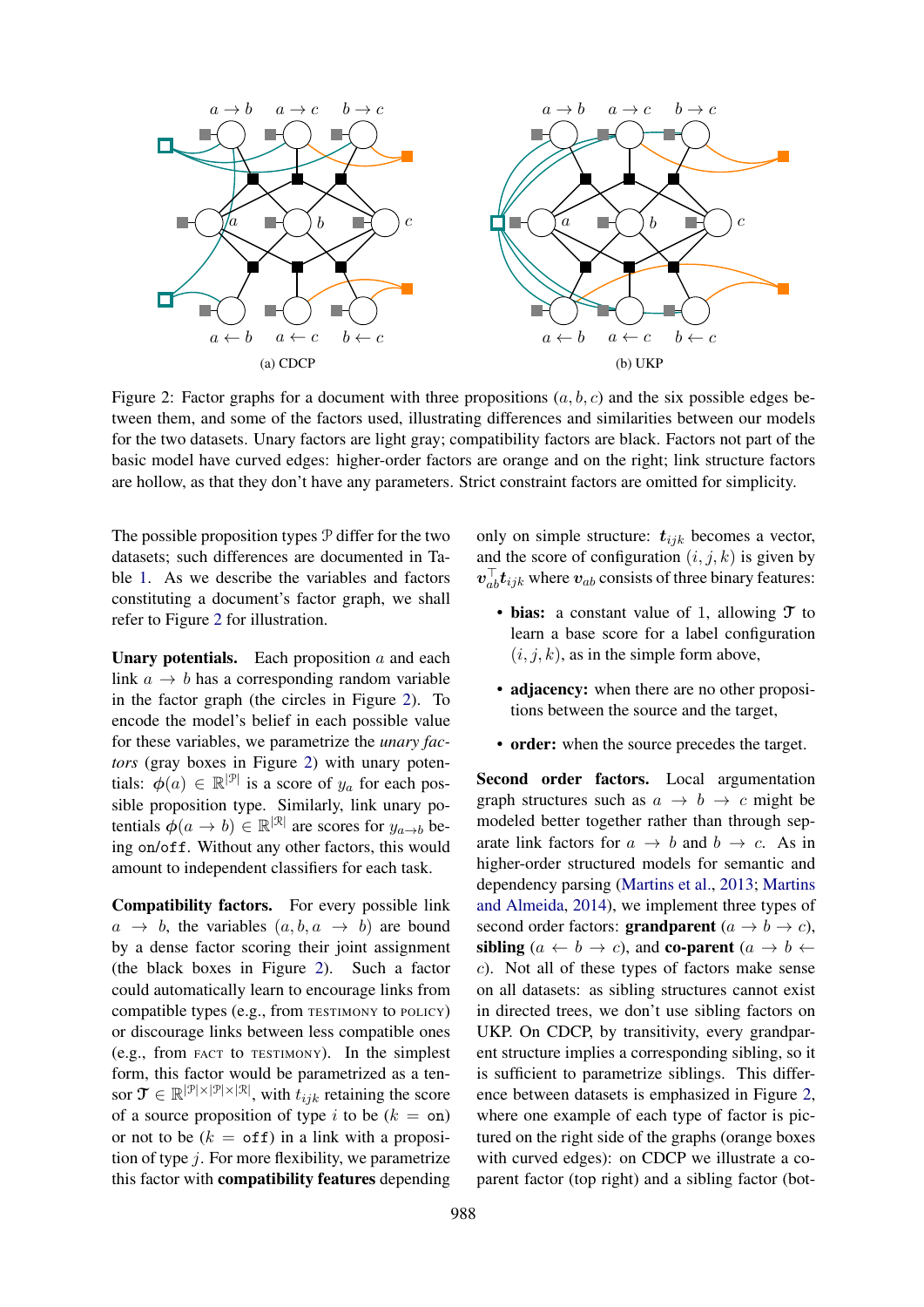tom right), while on UKP we show a co-parent factor (top right) and a grandparent factor (bottom right). We call these factors *second order* because they involve two link variables, scoring the joint assignment of both links being on.

Valid link structure. The global structure of argument links can be further constrained using domain knowledge. We implement this using constraint factors; these have no parameters and are denoted by empty boxes in Figure 2. In general, well-formed arguments should be cycle-free. In the UKP dataset, links form a directed forest and can never cross paragraphs. This particular constraint can be expressed as a series of *tree factors*, 8 one for each paragraph (the factor connected to all link variables in Figure 2). In CDCP, links do not form a tree, but we use logic constraints to enforce transitivity (top left factor in Figure 2) and to prevent symmetry (bottom left); the logic formulas implemented by these factors are described in Table 1. Together, the two constraints have the desirable side effect of preventing cycles.

Strict constraints. We may include further domain-specific constraints into the model, to express certain disallowed configurations. For instance, proposition types that appear in CDCP data can be ordered by the level of objectivity (Park et al., 2015a), as shown in Table 1. In a wellformed argument, we would want to see links from more objective to equally or less objective propositions: it's fine to provide FACT as reason for VALUE, but not the other way around. While the training data sometimes violates this constraint, enforcing it might provide a useful inductive bias.

Inference. The arg max in Equation 1 is a MAP over a factor graph with cycles and many overlapping factors, including logic factors. While exact inference methods are generally unavailable, our setting is perfectly suited for the Alternating Directions Dual Decomposition (AD<sup>3</sup>) algorithm: approximate inference on expressive factor graphs with overlapping factors, logic constraints, and generic factors (e.g., directed tree factors) defined through maximization oracles (Martins et al., 2015). When  $AD<sup>3</sup>$  returns an integral solution, it is globally optimal, but when solutions are frac-

tional, several options are available. At test time, for analysis, we retrieve exact solutions using the branch-and-bound method. At training time, however, fractional solutions can be used *as-is*; this makes better use of each iteration and actually increases the ratio of integral solutions in future iterations, as well as at test time, as proven by Meshi et al. (2016). We also find that after around 15 training iterations with fractional solutions, over 99% of inference calls are integral.

Learning. We train the models by minimizing the structured hinge loss (Taskar et al., 2004):

$$
\sum_{(x,y)\in\mathcal{D}} \max_{y'\in\mathcal{Y}} (f(x,y';\boldsymbol{w}) + \rho(y,y')) - f(x,y;\boldsymbol{w})
$$
\n(2)

where  $\rho$  is a configurable misclassification cost. The max in Equation 2 is not the same as the one used for prediction, in Equation 1. However, when the cost function  $\rho$  decomposes over the variables, cost-augmented inference amounts to regular inference after augmenting the potentials accordingly. We use a weighted Hamming cost:

$$
\rho(y,\hat{y}) := \sum_v \rho(y_v) \mathbb{I}[y_v = \hat{y}_v]
$$

where  $v$  is summed over all variables in a document  $\{a\} \cup \{a \rightarrow b\}$ , and  $\rho(y_v)$  is a misclassification cost. We assign uniform costs  $\rho$  to 1 for all mistakes except false-negative links, where we use higher cost proportional to the class imbalance in the training split, effectively giving more weight to positive links during training.

#### 4.3 Argument structure SVM

One option for parameterizing the potentials of the unary and higher-order factors is with *linear models*, using proposition, link, and higher-order features. This gives birth to a linear structured SVM (Tsochantaridis et al., 2005), which, when using  $l_2$  regularization, can be trained efficiently in the dual using the online block-coordinate Frank-Wolfe algorithm of Lacoste-Julien et al. (2013), as implemented in the pystruct library (Müller and Behnke, 2014). This algorithm is more convenient than subgradient methods, as it does not require tuning a learning rate parameter.

Features. For unary proposition and link features, we faithfully follow Stab and Gurevych (2016, Tables 9 and 10): proposition features are

<sup>&</sup>lt;sup>8</sup>A tree factor regards each bound variable as an edge in a graph and assigns −∞ scores to configurations that are not valid trees. For inference, we can use maximum spanning arborescence algorithms such as Chu-Liu/Edmonds.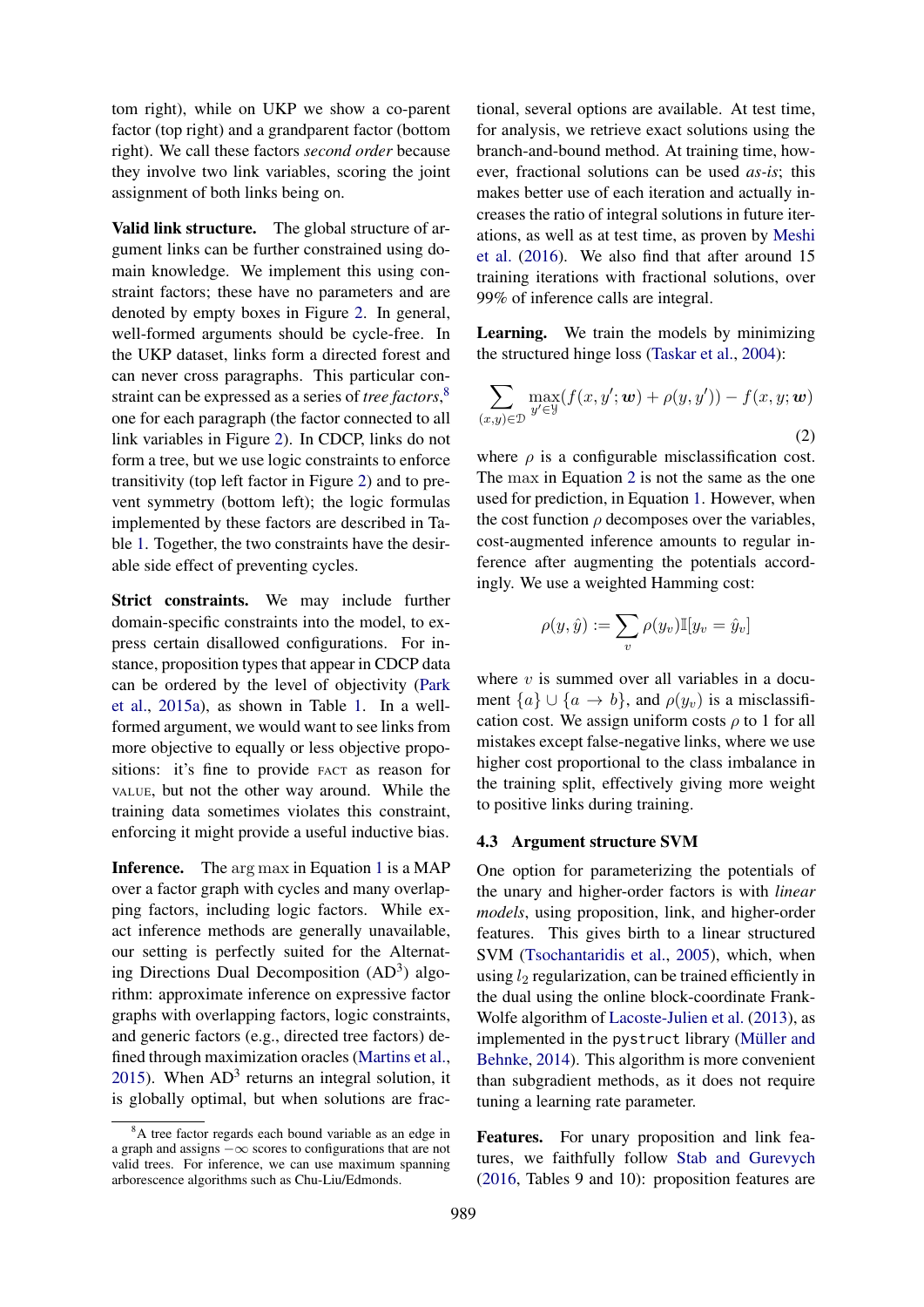| Model part                 | CDCP dataset                                                                                                                                | UKP dataset                                                                                             |
|----------------------------|---------------------------------------------------------------------------------------------------------------------------------------------|---------------------------------------------------------------------------------------------------------|
| proposition types<br>links | REFERENCE $\succ$ TESTIMONY $\succ$ FACT $\succ$ VALUE $\succ$ POLICY<br>all possible                                                       | CLAIM, MAJOR CLAIM, PREMISE<br>within each paragraph                                                    |
| $2nd$ order factors        | siblings, co-parents                                                                                                                        | grandparents, co-parents                                                                                |
| link structure             | transitive acyclic:<br>• $a \rightarrow b$ & $b \rightarrow c \implies a \rightarrow c$<br>• ATMOSTONE $(a \rightarrow b, b \rightarrow a)$ | directed forest:<br>• TREEFACTOR over each paragraph<br>• zero-potential "root" links $a \rightarrow *$ |
| strict constraints         | link source must be as least as objective as the target:<br>$a \rightarrow b \implies a \succ b$                                            | link source must be premise:<br>$a \rightarrow b \implies a = \text{PREMISE}$                           |

Table 1: Instantiation of model design choices for each dataset.

lexical (unigrams and dependency tuples), structural (token statistics and proposition location), indicators (from hand-crafted lexicons), contextual, syntactic (subclauses, depth, tense, modal, and POS), probability, discourse (Lin et al., 2014), and average GloVe embeddings (Pennington et al., 2014). Link features are lexical (unigrams), syntactic (POS and productions), structural (token statistics, proposition statistics and location features), hand-crafted indicators, discourse triples, PMI, and shared noun counts.

Our proposed higher-order factors for grandparent, co-parent, and sibling structures require features extracted from a proposition triplet  $a, b, c$ . In dependency and semantic parsing, higher-order factors capture relationships between words, so sparse indicator features can be efficiently used. In our case, since propositions consist of many words, BOW features may be too noisy and too dense; so for simplicity we again take a cue from the link-specific features used by Stab and Gurevych (2016). Our higher-order factor features are: same sentence indicators (for all 3 and for each pair), proposition order (one for each of the 6 possible orderings), Jaccard similarity (between all 3 and between each pair), presence of any shared nouns (between all 3 and between each pair), and shared noun ratios: nouns shared by all 3 divided by total nouns in each proposition and each pair, and shared nouns between each pair with respect to each proposition. Up to vocabulary size difference, our total feature dimensionality is approximately 7000 for propositions and 2100 for links. The number of second order features is 35.

Hyperparameters. We pick the SVM regularization parameter  $C \in \{0.001, 0.003, 0.01, 0.03,$ 0.1, 0.3} by k-fold cross validation at document level, optimizing for the average between link and proposition  $F_1$  scores.

### 4.4 Argument structure RNN

Neural network methods have proven effective for natural language problems even with minimalto-no feature engineering. Inspired by the use of LSTMs (Hochreiter and Schmidhuber, 1997) for MST dependency parsing by Kiperwasser and Goldberg (2016), we parametrize the potentials in our factor graph with an LSTM-based neural network,<sup>9</sup> replacing MST inference with the more general AD<sup>3</sup> algorithm, and using relaxed solutions for training when inference is inexact.

We extract embeddings of all words with a corpus frequency  $> 1$ , initialized with GloVe word vectors. We use a deep bidirectional LSTM to encode contextual information, representing a proposition a as the average of the LSTM outputs of its words, henceforth denoted  $\overrightarrow{a}$ .

Proposition potentials. We apply a multi-layer perceptron (MLP) with rectified linear activations to each proposition, with all layer dimensions equal except the final output layer, which has size  $|\mathcal{P}|$  and is not passed through any nonlinearities.

**Link potentials.** To score a dependency  $a \rightarrow b$ , Kiperwasser and Goldberg (2016) pass the concatenation  $[\vec{a}; \vec{b}]$  through an MLP. After trying this, we found slightly better performance by first passing *each* proposition through a slot-specific dense layer  $\left(\overrightarrow{a} \right) := \sigma_{\rm src}(\overrightarrow{a}), \overrightarrow{b} := \sigma_{\rm trg}(\overrightarrow{b})$  followed by a *bilinear* transformation:

$$
\phi_{\text{on}}(a \to b) := \overline{\mathbf{a}}^{\top} \mathbf{W} \overline{\mathbf{b}} + \mathbf{w}_{\text{src}}^{\top} \overline{\mathbf{a}} + \mathbf{w}_{\text{trg}}^{\top} \overline{\mathbf{b}} + w_{0}^{(\text{on})}.
$$

Since the bilinear expression returns a scalar, but the link potentials must have a value for both the on and off states, we set the full potential to  $\phi(a \rightarrow b) := [\phi_{on}(a \rightarrow b), w_0^{(off)}]$  $w_0^{\text{(off)}}$ ] where  $w_0^{\text{(off)}}$  $\overline{0}$ is a learned scalar bias. We initialize  $W$  to the diagonal identity matrix.

<sup>&</sup>lt;sup>9</sup>We use the dynet library (Neubig et al., 2017).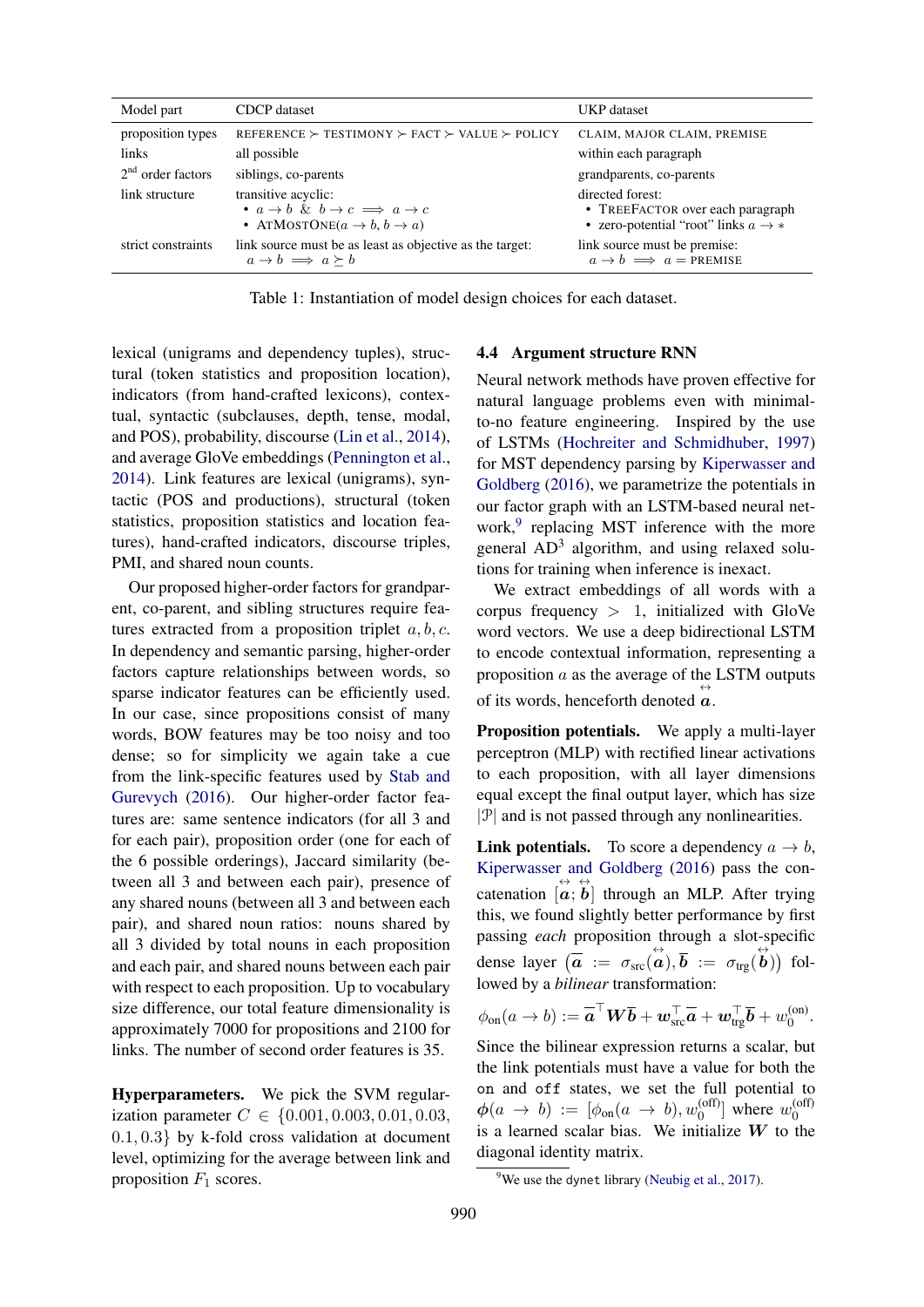Second order potentials. Grandparent potentials  $\phi(a \rightarrow b \rightarrow c)$  score two adjacent directed edges, in other words three propositions. We again first pass each proposition representation through a slot-specific dense layer. We implement a multilinear scorer analogously to the link potentials:

$$
\phi(a \to b \to c) := \sum_{i,j,k} \overline{a}_i \overline{b}_j \overline{c}_k w_{ijk}
$$

where  $\mathcal{W} = (w)_{iik}$  is a third-order cube tensor. To reduce the large numbers of parameters, we implicitly represent  $W$  as a rank r tensor:  $w_{ijk} = \sum_{s=1}^{r} u_{is}^{(1)} u_{js}^{(2)} u_{ks}^{(3)}$ . Notably, this model captures only third-order interactions between the representation of the three propositions. To capture first-order "bias" terms, we could include slotspecific linear terms, e.g.,  $w_a^{\dagger} a$ ; but to further capture quadratic *backoff* effects (for instance, if two propositions carry a strong signal of being siblings regardless of their parent), we would require quadratically many parameters. Instead of explicit lower-order terms, we propose *augmenting*  $\overline{a}$ ,  $\overline{b}$ , and  $\overline{c}$  with a constant feature of 1, which has approximately the same effect, while benefiting from the parameter sharing in the low-rank factorization; an effect described by Blondel et al. (2016). Siblings and co-parents factors are similarly parametrized with their own tensors.

Hyperparameters. We perform grid search using k-fold document-level cross-validation, tuning the dropout probability in the dense MLP layers over  $\{0.05, 0.1, 0.15, 0.2, 0.25\}$  and the optimal number of passes over the training data over {10, 25, 50, 75, 100}. We use 2 layers for the LSTM and the proposition classifier, 128 hidden units in all layers, and a multilinear decomposition with rank  $r = 16$ , after preliminary CV runs.

#### 4.5 Baseline models

We compare our proposed models to equivalent independent unary classifiers. The unary-only version of a structured SVM is an  $l_2$ -regularized linear SVM.<sup>10</sup> For the RNN, we compute unary potentials in the same way as in the structured model, but apply independent hinge losses at each variable, instead of the global structured hinge loss. Since the RNN weights are shared, this is a form of multi-task learning. The baseline predictions can be interpreted as unary potentials, therefore we can simply round their output to the highest scoring labels, or we can, alternatively, perform testtime inference, imposing the desired structure.

## 5 Results

We evaluate our proposed models on both datasets. For model selection and development we used kfold cross-validation at document level: on CDCP we set  $k = 3$  to avoid small validation folds, while on UKP we follow Stab and Gurevych (2016) setting  $k = 5$ . We compare our proposed structured learning systems (the linear structured SVM and the structured RNN) to the corresponding baseline versions. We organize our experiments in three incremental variants of our factor graph: *basic*, *full*, and *strict*, each with the following components: $11$ 

| component          | hasic | full | strict | (baseline) |
|--------------------|-------|------|--------|------------|
| unaries            |       |      |        |            |
| compat. factors    |       |      |        |            |
| compat. features   |       |      |        |            |
| higher-order       |       |      |        |            |
| link structure     |       |      |        |            |
| strict constraints |       |      |        |            |

Following Stab and Gurevych (2016), we compute  $F_1$  scores at proposition and link level, and also report their average as a summary of overall performance.<sup>12</sup> The results of a single prediction run on the test set are displayed in Table 2. The overall trend is that training using a structured objective is better than the baseline models, even when structured inference is applied on the baseline predictions. On UKP, for link prediction, the linear baseline can reach good performance when using inference, similar to the approach of Stab and Gurevych (2016), but the improvement in proposition prediction leads to higher overall  $F_1$  for the structured models. Meanwhile, on the more difficult CDCP setting, performing inference on the baseline output is not competitive. While feature engineering still outperforms our RNN model, we find that RNNs shine on proposition classification, especially on UKP, and that structured training can make them competitive, reducing their observed lag on link prediction (Katiyar and Cardie, 2016), possibly through mitigating class imbalance.

<sup>&</sup>lt;sup>10</sup>We train our SVM using SAGA (Defazio et al., 2014) in lightning (Blondel and Pedregosa, 2016).

<sup>&</sup>lt;sup>11</sup>Components are described in Section 4. The baselines *with inference* support only unaries and factors with no parameters, as indicated in the last column.

<sup>&</sup>lt;sup>12</sup>For link  $F_1$  scores, however, we find it more intuitive to only consider retrieval of positive links rather than macroaveraged two-class scores.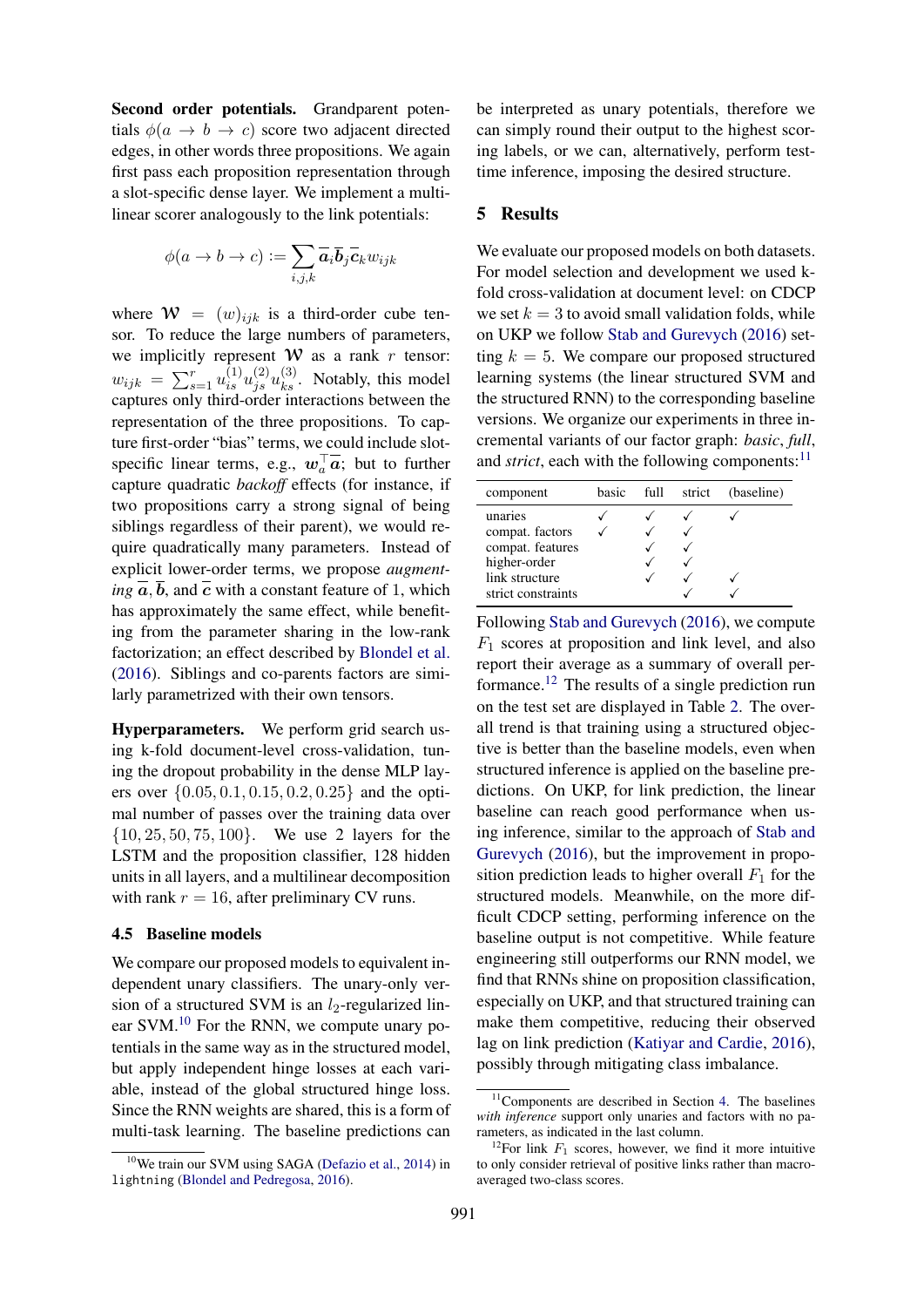|                          | <b>Baseline</b> |       |        |            | Structured |            |       |            |        |       |      |        |
|--------------------------|-----------------|-------|--------|------------|------------|------------|-------|------------|--------|-------|------|--------|
|                          | <b>SVM</b>      |       |        | <b>RNN</b> |            | <b>SVM</b> |       | <b>RNN</b> |        |       |      |        |
| Metric                   | basic           | full  | strict | basic      | full       | strict     | basic | full       | strict | basic | full | strict |
| <b>CDCP</b> dataset      |                 |       |        |            |            |            |       |            |        |       |      |        |
| Average                  | 47.4            | 47.3  | 47.9   | 40.8       | 38.0       | 38.0       | 48.1  | 49.3       | 50.0   | 43.5  | 33.5 | 38.2   |
| Link(272)                | 22.0            | 21.9  | 23.8   | 9.9        | 12.8       | 12.8       | 24.7  | 25.1       | 26.7   | 14.4  | 14.6 | 10.5   |
| Proposition              | 72.7            | 72.7  | 72.0   | 71.8       | 63.2       | 63.2       | 71.6  | 73.5       | 73.2   | 72.7  | 52.4 | 65.9   |
| <b>VALUE</b> (491)       | 75.3            | 75.3  | 74.4   | 74.1       | 74.8       | 74.8       | 73.4  | 75.7       | 76.4   | 73.7  | 73.1 | 69.7   |
| POLICY (153)             | 78.7            | 78.7  | 78.5   | 74.3       | 72.2       | 72.2       | 72.3  | 77.3       | 76.8   | 73.9  | 74.4 | 76.8   |
| TESTIMONY (204)          | 70.3            | 70.3  | 68.6   | 74.6       | 71.8       | 71.8       | 69.8  | 71.7       | 71.5   | 74.2  | 72.3 | 75.8   |
| <b>FACT</b> (124)        | 39.2            | 39.2  | 38.3   | 35.8       | 30.5       | 30.5       | 42.4  | 42.5       | 41.3   | 41.5  | 42.2 | 40.5   |
| <b>REFERENCE</b> (1)     | 100.0           | 100.0 | 100.0  | 100.0      | 66.7       | 66.7       | 100.0 | 100.0      | 100.0  | 100.0 | 0.0  | 66.7   |
| <b>UKP</b> dataset       |                 |       |        |            |            |            |       |            |        |       |      |        |
| Average                  | 64.7            | 66.6  | 66.5   | 58.7       | 57.4       | 58.7       | 67.1  | 68.9       | 67.1   | 59.0  | 63.6 | 64.7   |
| Link(809)                | 55.8            | 59.7  | 60.3   | 44.8       | 43.8       | 44.0       | 56.9  | 60.1       | 56.9   | 44.1  | 50.4 | 50.1   |
| Proposition              | 73.5            | 73.5  | 72.6   | 72.6       | 70.9       | 73.3       | 77.2  | 77.6       | 77.3   | 74.0  | 76.9 | 79.3   |
| <b>MAJOR CLAIM (153)</b> | 76.7            | 76.7  | 77.6   | 81.4       | 75.1       | 81.3       | 77.0  | 78.2       | 80.0   | 83.6  | 84.6 | 88.3   |
| <b>CLAIM</b> (304)       | 55.4            | 55.4  | 52.0   | 51.7       | 52.7       | 53.5       | 64.3  | 64.5       | 62.8   | 53.2  | 60.2 | 62.0   |
| PREMISE (809)            | 88.4            | 88.4  | 88.3   | 84.8       | 84.8       | 85.2       | 90.3  | 90.2       | 89.2   | 85.0  | 85.9 | 87.6   |

Table 2: Test set  $F_1$  scores for link and proposition classification, as well as their average, on the two datasets. The number of test instances is shown in parentheses; best scores on overall tasks are in bold.

#### 5.1 Discussion and analysis

Contribution of compatibility features. The compatibility factor in our model can be visualized as conditional odds ratios given the source and target proposition types. Since there are only four possible configurations of the compatibility features, we can plot all cases in Figure 3, alongside the basic model. Not using compatibility features, the basic model can only learn whether certain configurations are more likely than others (e.g. a REFERENCE supporting another REFERENCE is unlikely, while a REFERENCE supporting a FACT is more likely; essentially a soft version of our domain-specific strict constraints. The full model with compatibility features is finer grained, capturing, for example, that links from REFERENCE to FACT are more likely when the reference comes *after*, or that links from VALUE to POLICY are extremely likely only when the two are adjacent.

Proposition errors. The confusion matrices in Figure 4 reveal that the most common confusion is misclassifying FACT as VALUE. The strongest difference between the various models tested is that the RNN-based models make this error less often. For instance, in the proposition:

And the single most frequently used excuse of any debtor is "I didn't receive the letter/invoice/statement"

the pronouns in the nested quote may be mistaken for subjectivity, leading to the structured SVMs

predictions of VALUE or TESTIMONY, while the basic structured RNN correctly classifies it as FACT.

Link errors. While structured inference certainly helps baselines by preventing invalid structures such as cycles, it still depends on local decisions, losing to fully structured training in cases where joint proposition and link decisions are needed. For instance, in the following conclusion of an UKP essay, the annotators found no links:

> In short, [the individual should finance his or her education  $]_a$  because [it is a personal choice.  $\mathbf{b}_b$  Otherwise,  $\mathbf{c}_b$  it would cause too much cost from taxpayers and the government.  $]_c$

Indeed, no reasons are provided, but baseline are misled by the connectives: the SVM baseline outputs that  $b$  and  $c$  are PREMISES supporting the CLAIM a. The full structured SVM combines the two tasks and correctly recognizes the link structure.

Linear SVMs are still a very good baseline, but they tend to overgenerate links due to class imbalance, even if we use class weights during training. Surprisingly, RNNs are at the opposite end, being extremely conservative, and getting the highest precision among the models. On CDCP, where the number of true links is 272, the linear baseline with strict inference predicts 796 links with a precision of only 16%, while the strict structured RNN only predicts 52 links, with 33% precision; the example in Figure 5 illustrates this. In terms of higher-order structures, we find that using higherorder factors increases precision, at a cost in recall.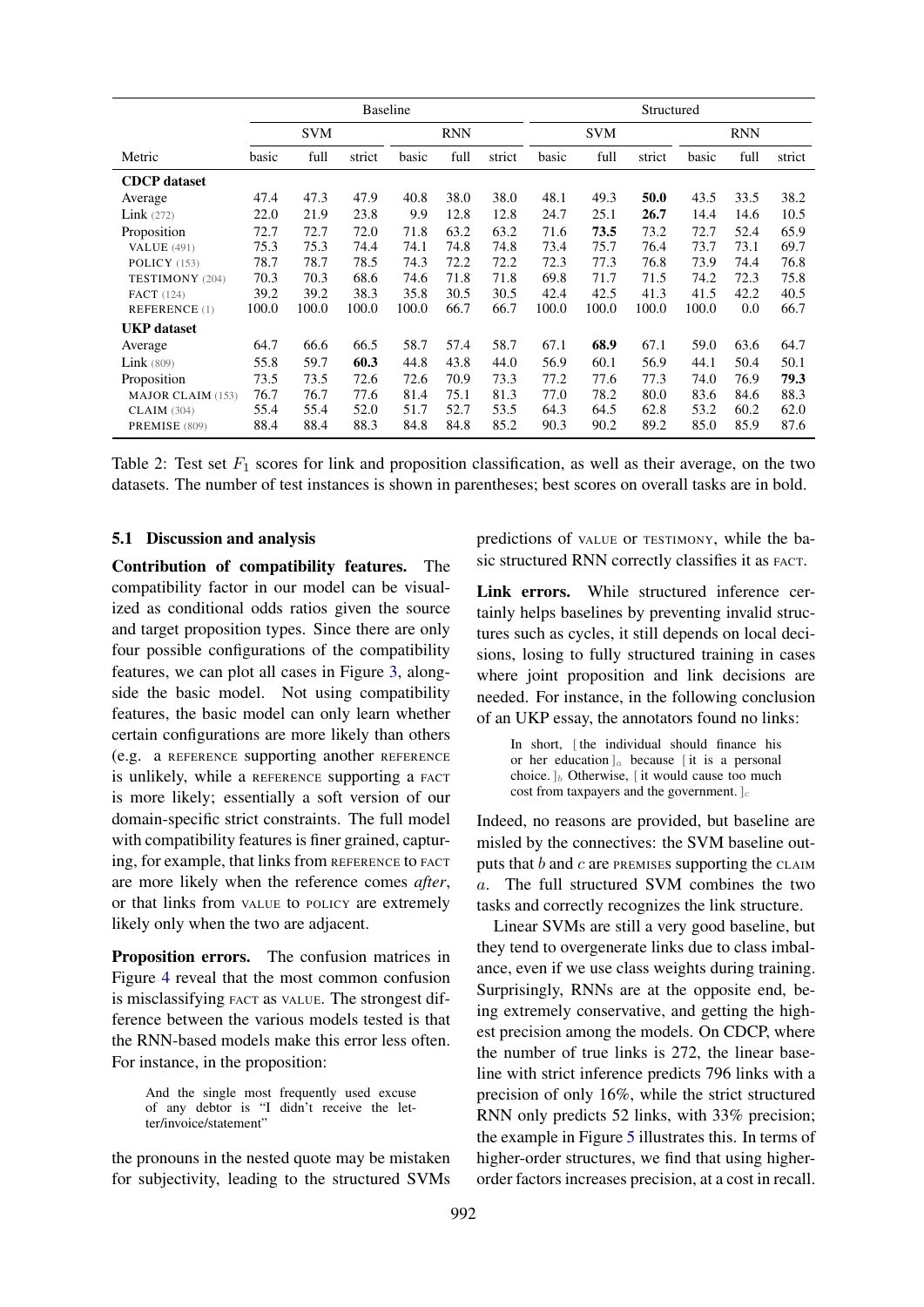

Figure 3: Learned conditional log-odds  $\log \frac{p(\text{on}|\cdot)}{p(\text{off}|\cdot)}$ , given the source and target proposition types and compatibility feature settings. First four figures correspond to the four possible settings of the compatibility features in the full structured SVM model. For comparison, the rightmost figure shows the same parameters in the basic structured SVM model, which does not use compatibility features.



Figure 4: Normalized confusion matrices for proposition type classification.

This is most beneficial for the 856 co-parent structures in the UKP test set: the full structured SVM has 53%  $F_1$ , while the basic structured SVM and the basic baseline get 47% and 45% respectively. On CDCP, while higher-order factors help, performance on siblings and co-parents is below  $10\% F_1$ score. This is likely due to link sparsity and suggests plenty of room for further development.

#### 6 Conclusions and future work

We introduce an argumentation parsing model based on AD<sup>3</sup> relaxed inference in expressive factor graphs, experimenting with both linear struc[ I think the cost of education needs to be reduced (...) or repayment plans need to be income based.  $I_a$  [As far as consumer protection, legal aid needs to be made available, affordable and effective,  $\vert_b \vert$  and consumers need to take time to really know their rights and stop complaining about harassment  $c$  [ because that's a completely different cause of action than restitution.  $]_d$ 



Figure 5: Predictions on a CDCP comment where the structured RNN outperforms the other models.

tured SVMs and structured RNNs, parametrized with higher-order factors and link structure constraints. We demonstrate our model on a new argumentation mining dataset with more permissive argument structure annotation. Our model also achieves state-of-the-art link prediction performance on the UKP essays dataset.

Future work. Stab and Gurevych (2016) found polynomial kernels useful for modeling feature interactions, but kernel structured SVMs scale poorly, we intend to investigate alternate ways to capture feature interactions. While we focus on monological argumentation, our model could be extended to dialogs, for which argumentation theory thoroughly motivates non-tree structures (Afantenos and Asher, 2014).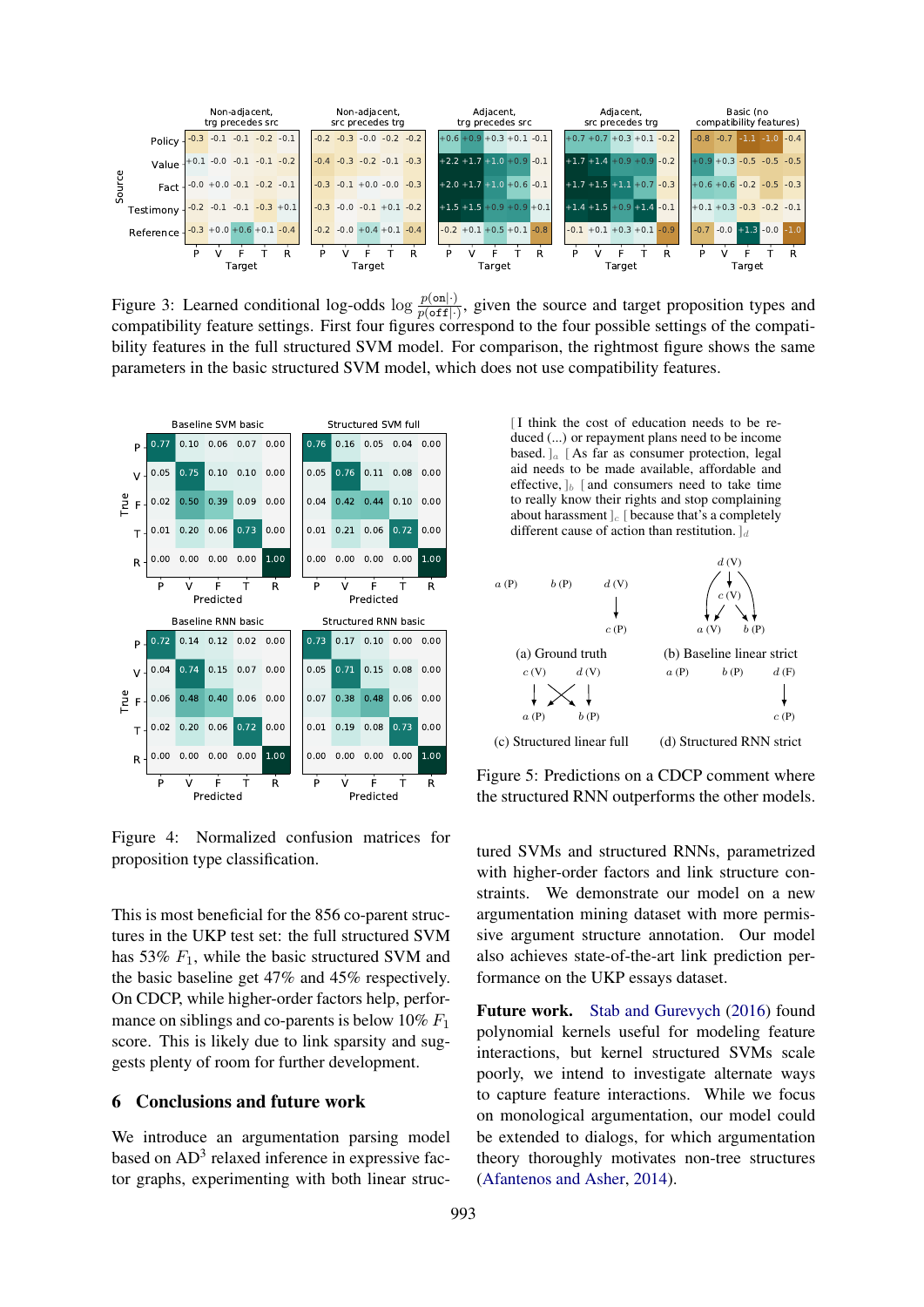### Acknowledgements

We are grateful to André Martins, Andreas Müller, Arzoo Katyiar, Chenhao Tan, Felix Wu, Jack Hessel, Justine Zhang, Mathieu Blondel, Tianze Shi, Tobias Schnabel, and the rest of the Cornell NLP seminar for extremely helpful discussions. We thank the anonymous reviewers for their thorough and well-argued feedback.

#### References

- Stergos Afantenos and Nicholas Asher. 2014. Counterargumentation and discourse: A case study. In *Proceedings of ArgNLP*.
- Mathieu Blondel, Masakazu Ishihata, Akinori Fujino, and Naonori Ueda. 2016. Polynomial networks and factorization machines: New insights and efficient training algorithms. In *Proceedings of ICML*.
- Mathieu Blondel and Fabian Pedregosa. 2016. Lightning: large-scale linear classification, regression and ranking in Python. tion, regression and ranking in Python. https://doi.org/10.5281/zenodo.200504.
- Hamish Cunningham, Diana Maynard, Kalina Bontcheva, Valentin Tablan, Niraj Aswani, Ian Roberts, Genevieve Gorrell, Adam Funk, Angus Roberts, Danica Damljanovic, Thomas Heitz, Mark A. Greenwood, Horacio Saggion, Johann Petrak, Yaoyong Li, and Wim Peters. 2011. *Text Processing with GATE (Version 6)*.
- Aaron Defazio, Francis Bach, and Simon Lacoste-Julien. 2014. SAGA: A fast incremental gradient method with support for non-strongly convex composite objectives. In *Proceedings of NIPS*.
- Ivan Habernal and Iryna Gurevych. 2016. Argumentation mining in user-generated web discourse. *Computational Linguistics* .
- Sepp Hochreiter and Jürgen Schmidhuber. 1997. Long short-term memory. *Neural Computation* 9(8):1735–1780.
- Arzoo Katiyar and Claire Cardie. 2016. Investigating LSTMs for joint extraction of opinion entities and relations. In *Proceedings of ACL*.
- Eliyahu Kiperwasser and Yoav Goldberg. 2016. Simple and accurate dependency parsing using bidirectional LSTM feature representations. *arXiv:1603.04351* preprint.
- Klaus Krippendorff. 1980. *Content Analysis: An Introduction to Its Methodology*. Commtext. Sage.
- Frank R Kschischang, Brendan J Frey, and H-A Loeliger. 2001. Factor graphs and the sum-product algorithm. *IEEE Transactions on Information Theory* 47(2):498–519.
- Simon Lacoste-Julien, Martin Jaggi, Mark Schmidt, and Patrick Pletscher. 2013. Block-coordinate Frank-Wolfe optimization for structural SVMs. In *Proceedings of ICML*.
- Ziheng Lin, Hwee Tou Ng, and Min-Yen Kan. 2014. A PDTB-styled end-to-end discourse parser. *Natural Language Engineering* 20(02):151–184.
- André FT Martins and Mariana SC Almeida. 2014. Priberam: A Turbo Semantic Parser with second order features. In *Proceedings of SemEval*.
- André FT Martins, Miguel B Almeida, and Noah A Smith. 2013. Turning on the Turbo: Fast thirdorder non-projective Turbo Parsers. In *Proceedings of ACL*.
- André FT Martins, Mário AT Figueiredo, Pedro MQ Aguiar, Noah A Smith, and Eric P Xing. 2015. AD3: Alternating directions dual decomposition for MAP inference in graphical models. *Journal of Machine Learning Research* 16:495–545.
- Ryan McDonald, Fernando Pereira, Kiril Ribarov, and Jan Hajič. 2005. Non-projective dependency parsing using spanning tree algorithms. In *Proceedings of EMNLP*.
- Ofer Meshi, Mehrdad Mahdavi, Adrian Weller, and David Sontag. 2016. Train and test tightness of LP relaxations in structured prediction. In *Proceedings of ICML*.
- Andreas C Müller and Sven Behnke. 2014. PyStruct: learning structured prediction in Python. *Journal of Machine Learning Research* 15(1):2055–2060.
- Graham Neubig, Chris Dyer, Yoav Goldberg, Austin Matthews, Waleed Ammar, Antonios Anastasopoulos, Miguel Ballesteros, David Chiang, Daniel Clothiaux, Trevor Cohn, Kevin Duh, Manaal Faruqui, Cynthia Gan, Dan Garrette, Yangfeng Ji, Lingpeng Kong, Adhiguna Kuncoro, Gaurav Kumar, Chaitanya Malaviya, Paul Michel, Yusuke Oda, Matthew Richardson, Naomi Saphra, Swabha Swayamdipta, and Pengcheng Yin. 2017. DyNet: The dynamic neural network toolkit. *arXiv:1701.03980* preprint.
- Joonsuk Park, Cheryl Blake, and Claire Cardie. 2015a. Toward machine-assisted participation in eRulemaking: An argumentation model of evaluability. In *Proceedings of ICAIL*.
- Joonsuk Park, Arzoo Katiyar, and Bishan Yang. 2015b. Conditional random fields for identifying appropriate types of support for propositions in online user comments. In *Proceedings of the 2nd Workshop on Argumentation Mining*. Association for Computational Linguistics, Denver, CO, pages 39–44.
- Andreas Peldszus and Manfred Stede. 2015. Joint prediction in MST-style discourse parsing for argumentation mining. In *Proceedings of EMNLP*.